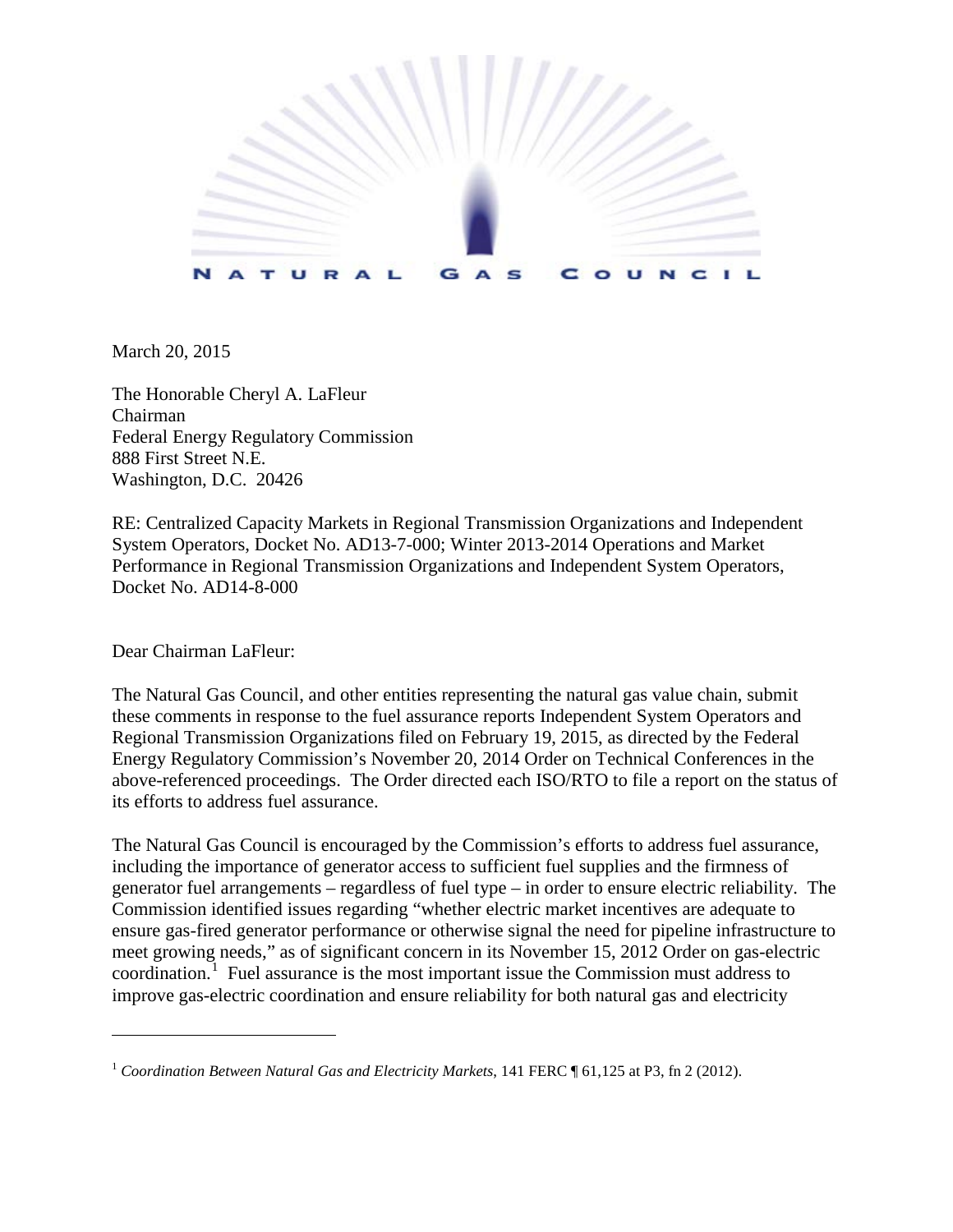customers. This topic is not without challenges, and both industries would benefit significantly from the Commission's continued leadership and attention on this issue. The Natural Gas Council therefore encourages the Commission to convene technical conferences to explore whether regional electric market rules adequately compensate actions to achieve fuel assurance.

As MISO appropriately recognizes in its report, "[a]n important fuel assurance consideration, particularly as new natural gas-fired generation is likely built, is the adequacy of natural gas infrastructure serving gas-fired generators." MISO fuel assurance report at 6. In addition, ISO New England recognizes that "[w]hile [its market design changes] go a long way to providing incentives for generators to ensure that they have access to all available fuel, these efforts may not be sufficient to drive investment in new pipeline." ISO-NE fuel assurance report at 4.

The ISO/ RTO reports illustrate that, akin to gas-electric coordination issues, concerns with fuel assurance issues are regional and arise in different ways across the country. Moreover, each ISO/RTO is in the process of addressing, or considering how to address, fuel assurance in its own manner. The Natural Gas Council does not comment here on specific programs and mechanisms that individual ISOs/RTOs have proposed, or plan to propose, to address market and system performance associated with fuel assurance or whether these programs will be effective or timely. Many proposals have not taken effect and either are before the Commission or in an ISO's/RTO's stakeholder process. Rather, the Natural Gas Council encourages the Commission to examine closely each ISO's/RTO's fuel assurance efforts to ensure that each region has in place the proper market incentives that will facilitate investment in a fuel portfolio that supports the generation and associated infrastructure needed for electric reliability, regardless of the fuel type on which the generator chooses to rely. As the Commission correctly recognizes, "[f]uel assurance is a key to ensuring generator performance, which directly contributes to the overall reliability of the grid." Order at P 8.

As evidenced by the polar vortex of 2014, organized electric markets must ensure that generators are compensated for having the means necessary to preserve the reliability of the electric grid. Accordingly organized markets and the regulators and public officials responsible for protecting consumers and ensuring reliability should design markets that send clear and appropriate price signals and allow cost recovery to ensure the fuel delivery investment -- be it pipeline infrastructure, dual fuel, storage, or other measures -- needed to meet performance obligations.

Additionally, the Commission should require improved tracking and monitoring from RTOs/ISOs as to the causes of generator unavailability due to fuel in order to provide a basis for each region's decision about how to craft solutions that will improve fuel assurance. This is an appropriate time for the Commission to examine these important fuel assurance issues.

Respectfully submitted,

[*signatures on following pages*]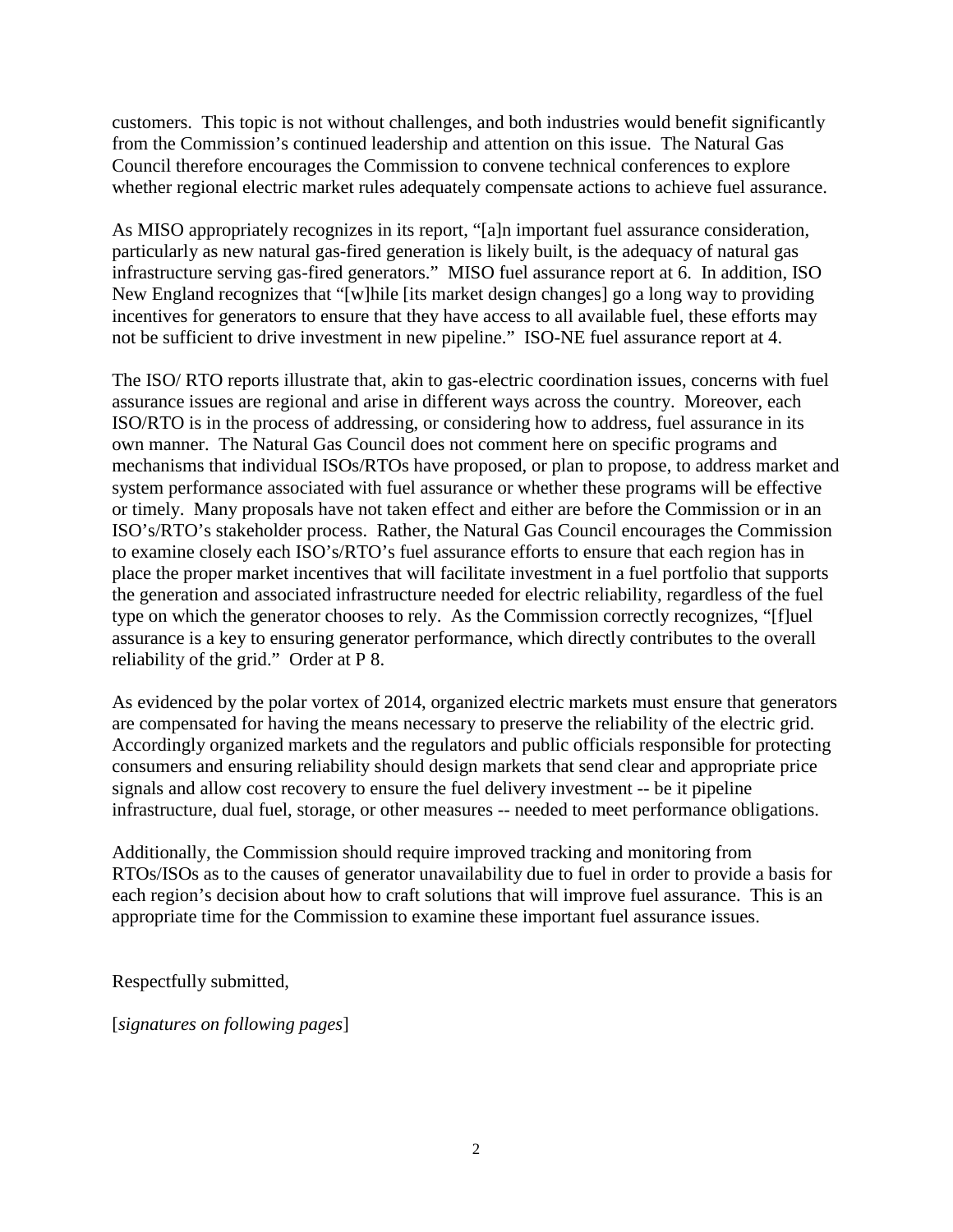# AMERICAN GAS ASSOCIATION

/s/ Andrew K. Soto

\_\_\_\_\_\_\_\_\_\_\_\_\_\_\_\_\_\_\_\_

Andrew K. Soto Vice President, Regulatory Affairs American Gas Association 400 N. Capitol Street, NW Washington, DC 20001 (202) 824-7215 asoto@aga.org

## AMERICA'S NATURAL GAS ALLIANCE

/s/ Erica Bowman

\_\_\_\_\_\_\_\_\_\_\_\_\_\_\_\_\_\_\_\_

Erica Bowman Vice President, Research and Policy Analysis America's Natural Gas Alliance 701 8th Street, NW, Suite 800 Washington, DC 20001 (202) 789-2642 ebowman@anga.us

#### AMERICAN PUBLIC GAS ASSOCIATION

\_\_\_\_\_\_\_\_\_\_\_\_\_\_\_\_\_\_\_\_

/s/ David Schryver

David Schryver Executive Vice President American Public Gas Association 201 Massachusetts Ave., NE, Suite C-4 Washington, DC 20002 (202) 464-0835 dschryver@apga.org

# INDEPENDENT PETROLEUM ASSOCIATION OF AMERICA

/s/ Susan W. Ginsberg

\_\_\_\_\_\_\_\_\_\_\_\_\_\_\_\_\_\_\_\_

Susan W. Ginsberg Vice President, Crude Oil and Natural Gas Regulatory Affairs Independent Petroleum Association of America 1201 15th Street, N.W., Suite 300 Washington, D.C. 20005 (202) 857-4728 sginsberg@ipaa.org

# INTERSTATE NATURAL GAS ASSOCIATION OF AMERICA

/s/ Joan Dreskin \_\_\_\_\_\_\_\_\_\_\_\_\_\_\_\_\_\_\_\_

Joan Dreskin General Counsel Interstate Natural Gas Association of America 20 F Street, N.W., Suite 450 Washington, D.C. 20001 (202) 216-5928 jdreskin@ingaa.org

### NATURAL GAS SUPPLY ASSOCIATION

/s/ Patricia Jagtiani

\_\_\_\_\_\_\_\_\_\_\_\_\_\_\_\_\_\_\_\_

Patricia Jagtiani Executive Vice President Natural Gas Supply Association 1620 Eye Street, N.W., Suite 700 Washington, D.C. 20006 (202) 326-9317 pjagtiani@ngsa.org